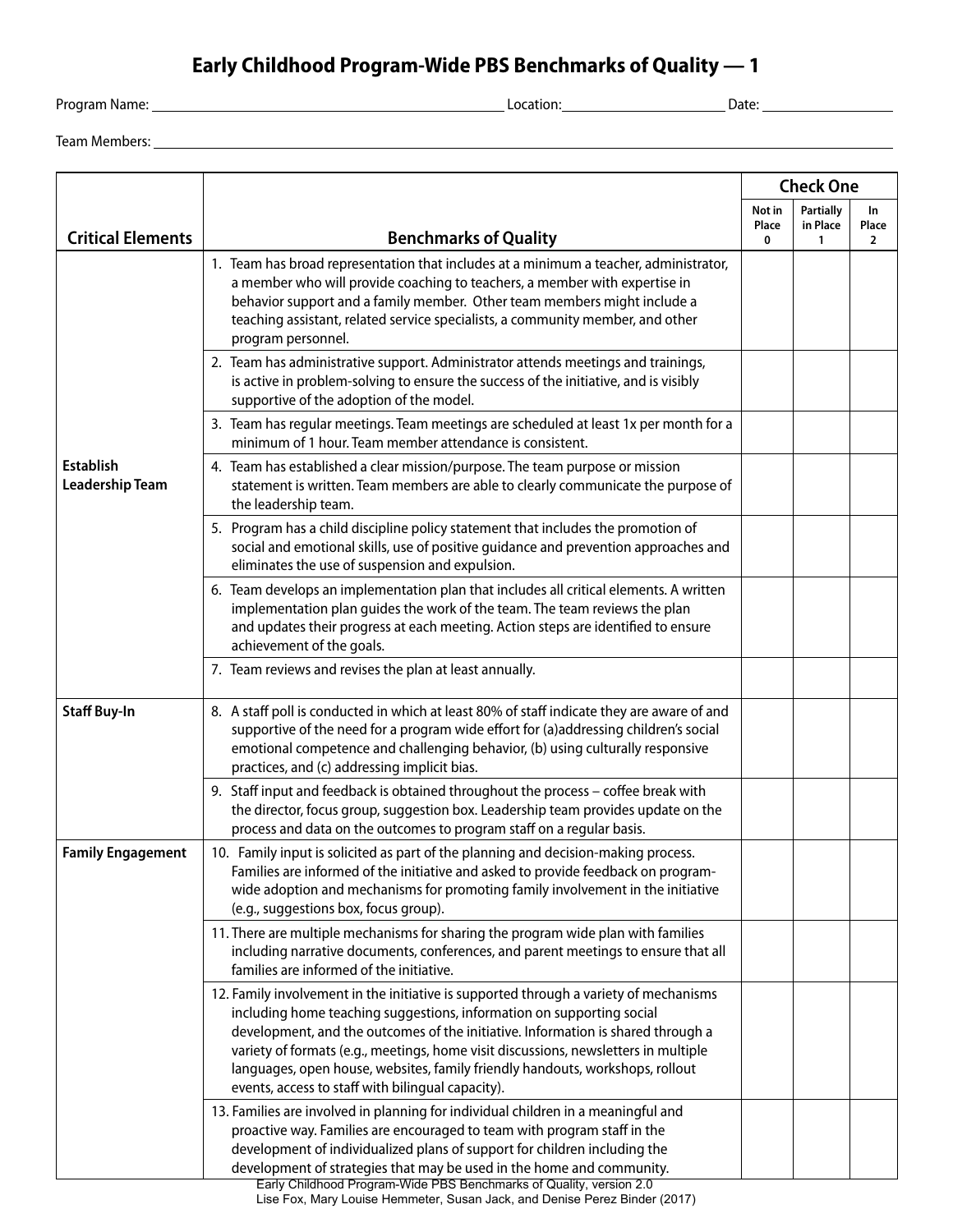## **Early Childhood Program-Wide PBS Benchmarks of Quality — 2**

|                                                                              |                                                                                                                                                                                                                                                                                                               | <b>Check One</b>     |                                   |                               |
|------------------------------------------------------------------------------|---------------------------------------------------------------------------------------------------------------------------------------------------------------------------------------------------------------------------------------------------------------------------------------------------------------|----------------------|-----------------------------------|-------------------------------|
| <b>Critical Elements</b>                                                     | <b>Benchmarks of Quality</b>                                                                                                                                                                                                                                                                                  | Not in<br>Place<br>0 | <b>Partially</b><br>in Place<br>1 | In<br>Place<br>$\overline{2}$ |
| Program-Wide                                                                 | 14. 2-5 positively stated program-wide expectations are developed.                                                                                                                                                                                                                                            |                      |                                   |                               |
| <b>Expectations</b>                                                          | 15. Expectations are written in a way that applies to both children and staff.<br>When expectations are discussed, the application of expectations to program staff<br>and children is acknowledged.                                                                                                          |                      |                                   |                               |
|                                                                              | 16. Expectations are developmentally appropriate and linked to concrete rules for<br>behavior within activities or settings.                                                                                                                                                                                  |                      |                                   |                               |
|                                                                              | 17. Program staff and families are involved in the identification of the program-wide<br>expectations that address needs, cultural norms and values of the program and<br>community                                                                                                                           |                      |                                   |                               |
|                                                                              | 18. Expectations are shared with families and staff assist families in the translation of<br>the expectations to rules in the home.                                                                                                                                                                           |                      |                                   |                               |
|                                                                              | 19. Expectations are posted in classrooms and in common areas in ways that are<br>meaningful to children, staff and families.                                                                                                                                                                                 |                      |                                   |                               |
|                                                                              | 20. Strategies for acknowledging children's use of the expectations are developmentally<br>appropriate and used by all program staff including administrative and support staff<br>(e.g., clerical, bus drivers, kitchen staff).                                                                              |                      |                                   |                               |
| Professional<br><b>Development and</b><br><b>Staff Support Plan</b>          | 21. A plan for providing ongoing support, training, and coaching in each classroom<br>on the Pyramid Model including culturally responsive practices and implicit bias is<br>developed and implemented.                                                                                                       |                      |                                   |                               |
|                                                                              | 22. Practice-based coaching is used to assist classroom staff with implementing the<br>Pyramid Model practices to fidelity.                                                                                                                                                                                   |                      |                                   |                               |
|                                                                              | 23. Staff responsible for facilitating behavior support processes are identified and<br>trained.                                                                                                                                                                                                              |                      |                                   |                               |
|                                                                              | 24. A needs assessment and/or observation tool is used to determine training needs on<br>Pyramid Model practices.                                                                                                                                                                                             |                      |                                   |                               |
|                                                                              | 25. All teachers have an individualized professional development or action plan related<br>to implementing Pyramid Model and culturally responsive practices with fidelity                                                                                                                                    |                      |                                   |                               |
|                                                                              | 26. A process for training new staff in Pyramid Model and culturally responsive practices<br>is developed.                                                                                                                                                                                                    |                      |                                   |                               |
|                                                                              | 27. Incentives and strategies for acknowledging staff effort in the implementation of<br>Pyramid Model practices are implemented.                                                                                                                                                                             |                      |                                   |                               |
| <b>Procedures for</b><br><b>Responding to</b><br><b>Challenging Behavior</b> | 28. Teachers have received training related to potential bias when responding to<br>behavior challenges and have strategies to reflect on their responses to individual<br>children                                                                                                                           |                      |                                   |                               |
|                                                                              | 29. Program staff respond to children's problem behavior appropriately using evidence-<br>based approaches that are positive, sensitive to family values, culture and home<br>language, and provide the child with guidance about the desired appropriate<br>behavior and program-wide expectations.          |                      |                                   |                               |
|                                                                              | 30. A process for responding to crisis situations related to problem behavior is<br>developed. Teachers can identify how to request assistance when needed. A plan<br>for addressing the child's individual behavior support needs is initiated following<br>requests for crisis assistance.                  |                      |                                   |                               |
|                                                                              | 31. Teachers have opportunities to problem solve with colleagues and family members<br>around problem behavior. Teachers are encouraged to gain support in developing<br>ideas for addressing problem behavior within the classroom (e.g., peer-support,<br>classroom mentor meeting, brainstorming session). |                      |                                   |                               |